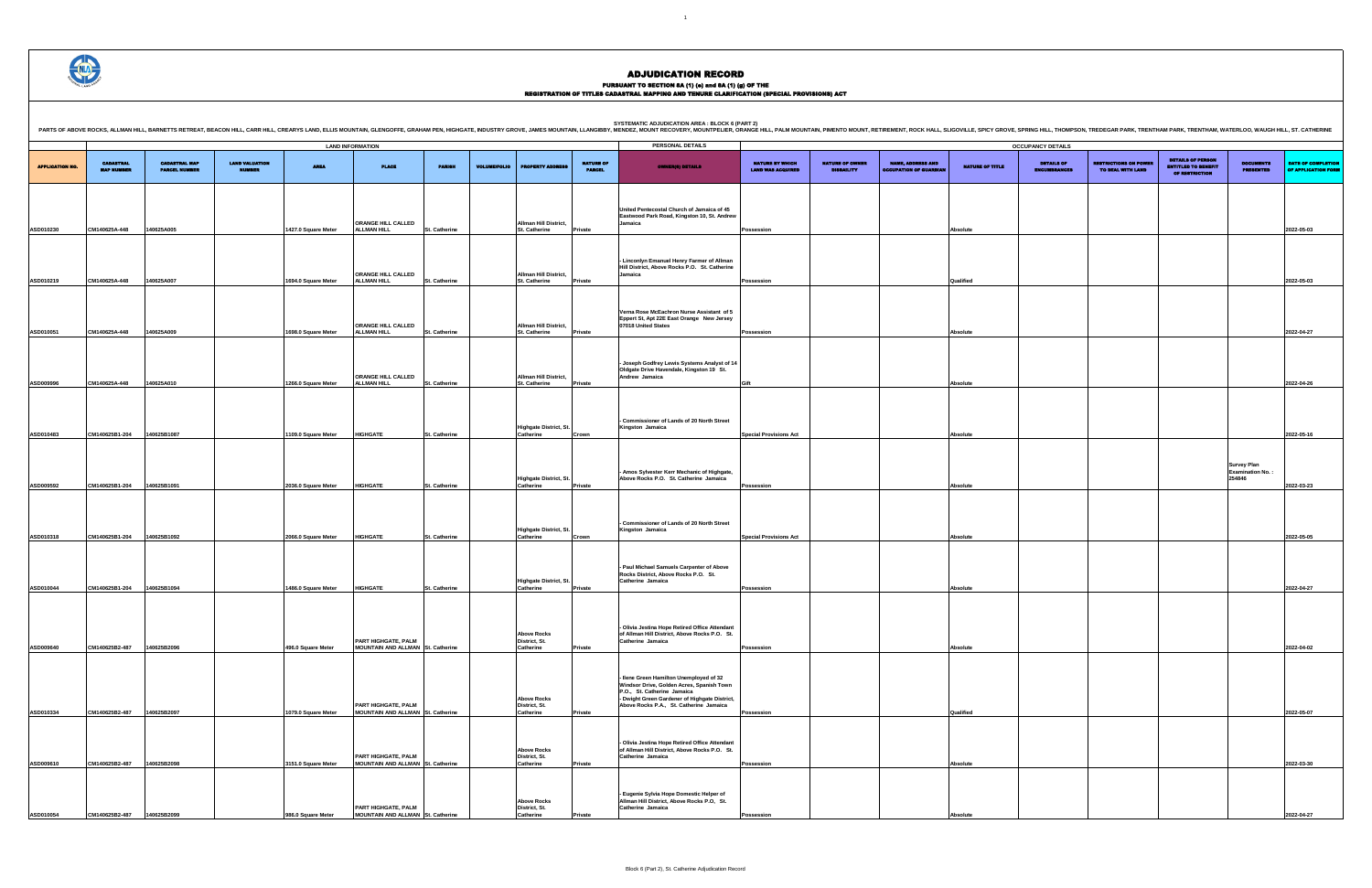PURSUANT TO SECTION 8A (1) (0) and 8A (1) (g) OF THE<br>REGISTRATION OF TITLES CADASTRAL MAPPING AND TENURE CLARIFICATION (SPECIAL PROVISIONS) ACT

|                        | <b>SYSTEMATIC ADJUDICATION AREA : BLOCK 6 (PART 2)</b><br>PARTS OF ABOVE ROCKS, ALLMAN HILL, BARNETTS RETREAT, BEACON HILL, CARR HILL, CARR HILL, CARR HILL, CARR HILL, CARR HILL, CARR HILL, CARRYS LAND, ELLIS MOUNTAIN, GLENGOFFE, GRAHAM PEN, HIGHGATE, INDUSTRY GROVE, JAMES MOUNTA<br>PERSONAL DETAILS<br><b>LAND INFORMATION</b><br><b>OCCUPANCY DETAILS</b><br><b>DETAILS OF PERSON</b><br><b>LAND VALUATION</b><br><b>CADASTRAL MAP</b><br><b>NATURE OF OWNER</b><br><b>NAME, ADDRESS AND</b><br><b>RESTRICTIONS ON POWER</b><br><b>CADASTRAL</b><br><b>NATURE OF</b><br><b>NATURE BY WHICH</b><br>DETAILS OF<br><b>DOCUMENTS</b><br><b>PLACE</b><br>NATURE OF TITLE<br><b>ENTITLED TO BENEFIT</b><br><b>AREA</b><br><b>PARISH</b><br><b>VOLUME/FOLIO</b><br><b>PROPERTY ADDRE</b><br><b>OWNER(8) DETAILS</b><br><b>PARCEL NUMBER</b><br><b>PARCEL</b><br><b>LAND WAS ACQUIRED</b><br><b>DISBAILITY</b><br><b>OCCUPATION OF GUARDIA</b><br>TO DEAL WITH LAND<br><b>MAP NUMBER</b><br><b>MUMBER</b><br>ENCUMBRANCES<br><b>PRESENTED</b><br><b>OF RESTRICTION</b> |             |  |                     |                                                                 |               |  |                                                  |         |                                                                                                                                                                                                                                                                                                                                                                                                                                                                       |                               |  |  |                 |  |  |                                           |
|------------------------|--------------------------------------------------------------------------------------------------------------------------------------------------------------------------------------------------------------------------------------------------------------------------------------------------------------------------------------------------------------------------------------------------------------------------------------------------------------------------------------------------------------------------------------------------------------------------------------------------------------------------------------------------------------------------------------------------------------------------------------------------------------------------------------------------------------------------------------------------------------------------------------------------------------------------------------------------------------------------------------------------------------------------------------------------------------------------|-------------|--|---------------------|-----------------------------------------------------------------|---------------|--|--------------------------------------------------|---------|-----------------------------------------------------------------------------------------------------------------------------------------------------------------------------------------------------------------------------------------------------------------------------------------------------------------------------------------------------------------------------------------------------------------------------------------------------------------------|-------------------------------|--|--|-----------------|--|--|-------------------------------------------|
|                        |                                                                                                                                                                                                                                                                                                                                                                                                                                                                                                                                                                                                                                                                                                                                                                                                                                                                                                                                                                                                                                                                          |             |  |                     |                                                                 |               |  |                                                  |         |                                                                                                                                                                                                                                                                                                                                                                                                                                                                       |                               |  |  |                 |  |  |                                           |
| <b>APPLICATION NO.</b> |                                                                                                                                                                                                                                                                                                                                                                                                                                                                                                                                                                                                                                                                                                                                                                                                                                                                                                                                                                                                                                                                          |             |  |                     |                                                                 |               |  |                                                  |         |                                                                                                                                                                                                                                                                                                                                                                                                                                                                       |                               |  |  |                 |  |  | DATE OF COMPLETION<br>OF APPLICATION FORM |
| <b>ASD010174</b>       | CM140625B2-487                                                                                                                                                                                                                                                                                                                                                                                                                                                                                                                                                                                                                                                                                                                                                                                                                                                                                                                                                                                                                                                           | 140625B2101 |  | 1083.0 Square Meter | PART HIGHGATE, PALM<br>MOUNTAIN AND ALLMAN St. Catherine        |               |  | <b>Above Rocks</b><br>District, St.<br>Catherine | Crown   | Commissioner of Lands of 20 North Street<br>Kingston Jamaica                                                                                                                                                                                                                                                                                                                                                                                                          | <b>Special Provisions Act</b> |  |  | Absolute        |  |  | 2022-05-02                                |
|                        |                                                                                                                                                                                                                                                                                                                                                                                                                                                                                                                                                                                                                                                                                                                                                                                                                                                                                                                                                                                                                                                                          |             |  |                     | PART HIGHGATE, PALM                                             |               |  | <b>Above Rocks</b><br>District, St.              |         | Theresa Angella Lottery Unemployed of Palm<br>Mountain District, Above Rocks P.O., St.<br>Catherine Jamaica                                                                                                                                                                                                                                                                                                                                                           |                               |  |  |                 |  |  |                                           |
| <b>ASD010345</b>       | CM140625B2-487                                                                                                                                                                                                                                                                                                                                                                                                                                                                                                                                                                                                                                                                                                                                                                                                                                                                                                                                                                                                                                                           | 140625B2103 |  | 1811.0 Square Meter | MOUNTAIN AND ALLMAN St. Catherine<br>PART HIGHGATE, PALM        |               |  | Catherine<br><b>Above Rocks</b><br>District, St. | Private | - Rose Adassa Douglas Domestic Worker of<br>Palm Mountain District, Above Rocks P.O. St<br>Catherine Jamaica<br>Inez Francena Hall Inventory Clerk of 1029<br>Ironbound Avenue, Plainfield New Jersey<br>07060 United States<br>- Iona Luna Douglas Retired Domestic Worker<br>of Palm Mountain District, Above Rocks P.O.<br>St. Catherine Jamaica<br>- Emily Box Support Service Worker of 334<br>Bergen Street, Plainfield New Jersey 07063-<br>1330 United States | Possession                    |  |  | Absolute        |  |  | 2022-05-09                                |
| ASD010092              | CM140625B2-487                                                                                                                                                                                                                                                                                                                                                                                                                                                                                                                                                                                                                                                                                                                                                                                                                                                                                                                                                                                                                                                           | 140625B2105 |  | 644.0 Square Meter  | MOUNTAIN AND ALLMAN St. Catherine                               |               |  | Catherine                                        | Private |                                                                                                                                                                                                                                                                                                                                                                                                                                                                       | Possession                    |  |  | <b>Absolute</b> |  |  | 2022-04-28                                |
| ASD010179              | CM140625B2-487                                                                                                                                                                                                                                                                                                                                                                                                                                                                                                                                                                                                                                                                                                                                                                                                                                                                                                                                                                                                                                                           | 140625B2106 |  | 1471.0 Square Meter | PART HIGHGATE, PALM<br><b>MOUNTAIN AND ALLMAN St. Catherine</b> |               |  | <b>Above Rocks</b><br>District, St.<br>Catherine | Private | Rose Adassa Douglas Domestic Worker of<br>Palm Mountain District, Above Rocks P.O. St.<br>Catherine Jamaica                                                                                                                                                                                                                                                                                                                                                           | Possession                    |  |  | Absolute        |  |  | 2022-05-02                                |
|                        |                                                                                                                                                                                                                                                                                                                                                                                                                                                                                                                                                                                                                                                                                                                                                                                                                                                                                                                                                                                                                                                                          |             |  |                     | PART HIGHGATE, PALM                                             |               |  | <b>Above Rocks</b><br>District, St.              |         | - Iona Luna Douglas Retired Domestic Worker<br>of Palm Mountain District, Above Rocks P.O.<br>St. Catherine Jamaica                                                                                                                                                                                                                                                                                                                                                   |                               |  |  |                 |  |  |                                           |
| <b>ASD010107</b>       | CM140625B2-487                                                                                                                                                                                                                                                                                                                                                                                                                                                                                                                                                                                                                                                                                                                                                                                                                                                                                                                                                                                                                                                           | 140625B2107 |  | 1246.0 Square Meter | MOUNTAIN AND ALLMAN St. Catherine                               |               |  | Catherine                                        | Private |                                                                                                                                                                                                                                                                                                                                                                                                                                                                       | Possession                    |  |  | Absolute        |  |  | 2022-04-29                                |
| ASD009803              | CM140625B2-487                                                                                                                                                                                                                                                                                                                                                                                                                                                                                                                                                                                                                                                                                                                                                                                                                                                                                                                                                                                                                                                           | 140625B2109 |  | 1456.0 Square Meter | PART HIGHGATE, PALM<br><b>MOUNTAIN AND ALLMAN St. Catherine</b> |               |  | <b>Above Rocks</b><br>District, St.<br>Catherine | Private | Inez Francena Douglas-Hall Baker of 1029<br>Ironbound Ave., Plainfield, New Jersey 07060 -<br>2701 United States                                                                                                                                                                                                                                                                                                                                                      | <b>Possession</b>             |  |  | <b>Absolute</b> |  |  | 2022-04-14                                |
| ASD009852              | CM140625C1-98                                                                                                                                                                                                                                                                                                                                                                                                                                                                                                                                                                                                                                                                                                                                                                                                                                                                                                                                                                                                                                                            | 140625C1071 |  | 1250.0 Square Meter | <b>ABOVE ROCKS</b>                                              | St. Catherine |  | <b>Above Rocks</b><br>District, St.<br>Catherine | Private | Frederick Francis Narcisse Painter of Above<br>Rocks District, Above Rocks P.O. St.<br>Catherine Jamaica                                                                                                                                                                                                                                                                                                                                                              | Possession                    |  |  | Qualified       |  |  | 2022-04-18                                |
| ASD009567              | CM140625C1-98                                                                                                                                                                                                                                                                                                                                                                                                                                                                                                                                                                                                                                                                                                                                                                                                                                                                                                                                                                                                                                                            | 140625C1073 |  | 4728.0 Square Meter | <b>ABOVE ROCKS</b>                                              | St. Catherine |  | <b>Above Rocks</b><br>District, St.<br>Catherine | Private | Norman Washington Gowe Retired Factory<br>Worker of Above Rocks, Above Rocks P.O. St.<br>Catherine Jamaica<br>Maureen Theresa Gowe Retiree of 1674 SW<br>Aledo Lane, Port St. Lucia, Florida United<br><b>States</b><br>- Carolyn Carmeta Gowe-Anglin Licensed<br>Practical Nurse of 51 Charles Street, Valley<br>Stream, New York United States                                                                                                                      | Possession                    |  |  | Absolute        |  |  | 2022-03-23                                |
|                        |                                                                                                                                                                                                                                                                                                                                                                                                                                                                                                                                                                                                                                                                                                                                                                                                                                                                                                                                                                                                                                                                          |             |  |                     |                                                                 |               |  | <b>Above Rocks</b><br>District, St.              |         | - Bethlehem Reform Church of God of Above<br>Rocks District, Above Rocks P.O. St.<br>Catherine Jamaica                                                                                                                                                                                                                                                                                                                                                                |                               |  |  |                 |  |  |                                           |
| ASD010252              | CM140625C2-97                                                                                                                                                                                                                                                                                                                                                                                                                                                                                                                                                                                                                                                                                                                                                                                                                                                                                                                                                                                                                                                            | 140625C2075 |  | 521.0 Square Meter  | <b>ABOVE ROCKS</b>                                              | St. Catherine |  | Catherine<br><b>Above Rocks</b><br>District, St. | Private | <b>Lloyd Alphanso Sutherland Construction</b><br>Worker of Above Rocks District, Above Rocks<br>P.O. St. Catherine Jamaica                                                                                                                                                                                                                                                                                                                                            | Possession                    |  |  | Absolute        |  |  | 2022-05-04                                |
| ASD010022              | CM140625C2-97                                                                                                                                                                                                                                                                                                                                                                                                                                                                                                                                                                                                                                                                                                                                                                                                                                                                                                                                                                                                                                                            | 140625C2079 |  | 900.0 Square Meter  | <b>ABOVE ROCKS</b>                                              | St. Catherine |  | Catherine                                        | Private | - Zavour Roy McBean Retired Plumber of 129-<br>27 Carlington Lane, Riverview Florida 33579<br><b>United States</b>                                                                                                                                                                                                                                                                                                                                                    | Possession                    |  |  | Absolute        |  |  | 2022-04-27                                |
| ASD010285              | CM140625D1-180 140625D1012                                                                                                                                                                                                                                                                                                                                                                                                                                                                                                                                                                                                                                                                                                                                                                                                                                                                                                                                                                                                                                               |             |  | 2158.0 Square Meter | <b>HIGHGATE</b>                                                 | St. Catherine |  | Highgate District, St.<br>Catherine              | Private |                                                                                                                                                                                                                                                                                                                                                                                                                                                                       | Possession                    |  |  | Absolute        |  |  | 2022-05-05                                |

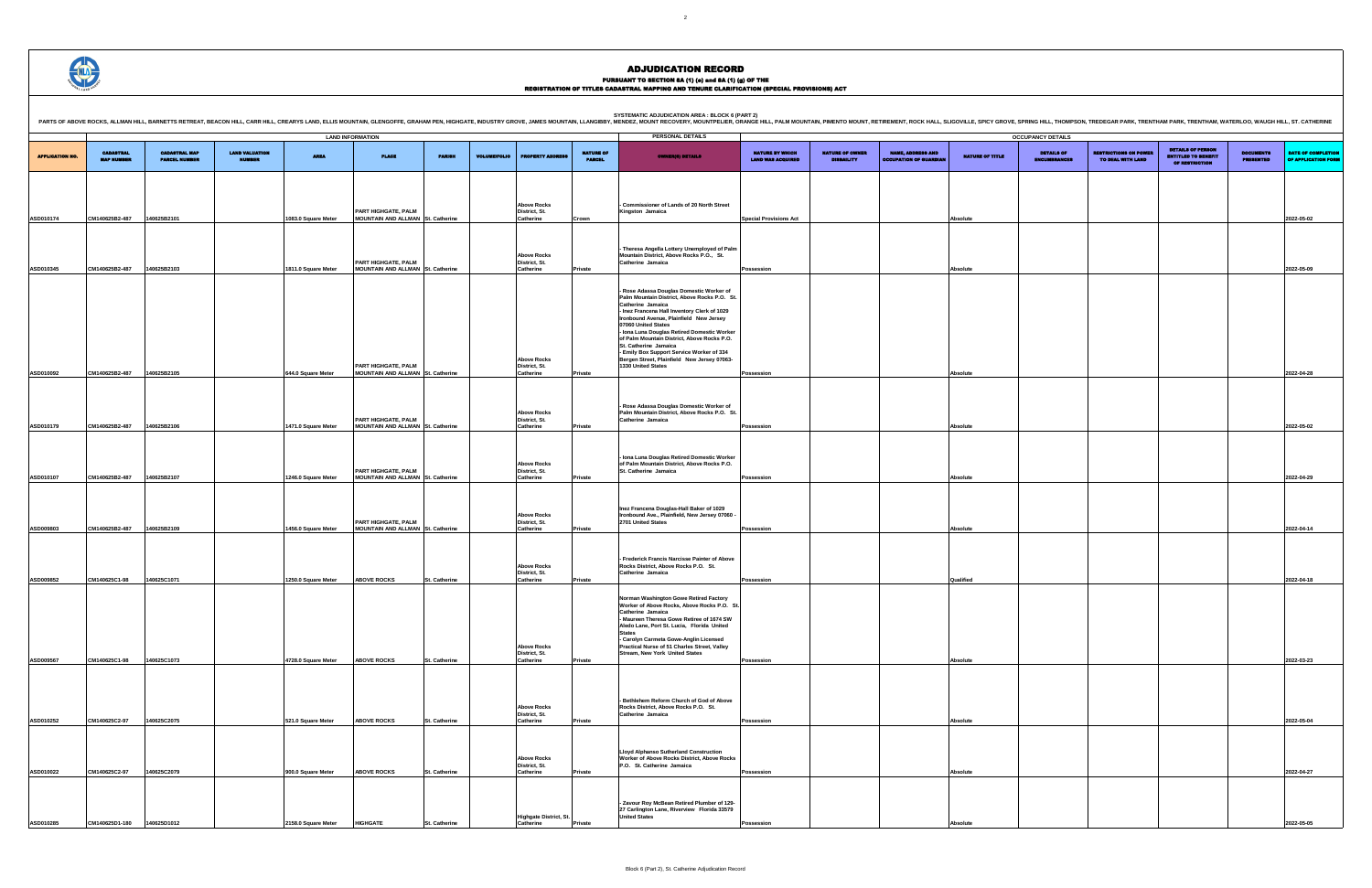## PURSUANT TO SECTION 8A (1) (e) and 8A (1) (g) OF THE<br>REGISTRATION OF TITLES CADASTRAL MAPPING AND TENURE CLARIFICATION (SPECIAL PROVISIONS) ACT

|                                             |                                             |                                                           |                        | <b>OCCUPANCY DETAILS</b>                 |                                                   |                                                                          |                                      |                                                  |
|---------------------------------------------|---------------------------------------------|-----------------------------------------------------------|------------------------|------------------------------------------|---------------------------------------------------|--------------------------------------------------------------------------|--------------------------------------|--------------------------------------------------|
| NATURE BY WHICH<br><b>LAND WAS ACQUIRED</b> | <b>NATURE OF OWNER</b><br><b>DISBAILITY</b> | <b>NAME, ADDRESS AND</b><br><b>OCCUPATION OF GUARDIAN</b> | <b>NATURE OF TITLE</b> | <b>DETAILS OF</b><br><b>ENCUMBRANCES</b> | <b>RESTRICTIONS ON POWER</b><br>TO DEAL WITH LAND | <b>DETAILS OF PERSON</b><br><b>ENTITLED TO BENEFIT</b><br>OF RESTRICTION | <b>DOCUMENTS</b><br><b>PRESENTED</b> | <b>DATE OF COMPLETION</b><br>OF APPLICATION FORM |
|                                             |                                             |                                                           |                        |                                          |                                                   |                                                                          |                                      |                                                  |
|                                             |                                             |                                                           |                        |                                          |                                                   |                                                                          |                                      |                                                  |
| Possession                                  |                                             |                                                           | Absolute               |                                          |                                                   |                                                                          |                                      | 2022-05-13                                       |
|                                             |                                             |                                                           |                        |                                          |                                                   |                                                                          |                                      |                                                  |
|                                             |                                             |                                                           |                        |                                          |                                                   |                                                                          |                                      |                                                  |
|                                             |                                             |                                                           |                        |                                          |                                                   |                                                                          |                                      |                                                  |
|                                             |                                             |                                                           |                        |                                          |                                                   |                                                                          | <b>Agreement for Sale</b><br>Receipt |                                                  |
| Purchase                                    |                                             |                                                           | Absolute               |                                          |                                                   |                                                                          |                                      | 2022-05-05                                       |
|                                             |                                             |                                                           |                        |                                          |                                                   |                                                                          |                                      |                                                  |
|                                             |                                             |                                                           |                        |                                          |                                                   |                                                                          |                                      |                                                  |
| <b>Special Provisions Act</b>               |                                             |                                                           | Absolute               |                                          |                                                   |                                                                          |                                      | 2022-03-30                                       |
|                                             |                                             |                                                           |                        |                                          |                                                   |                                                                          |                                      |                                                  |
|                                             |                                             |                                                           |                        |                                          |                                                   |                                                                          |                                      |                                                  |
|                                             |                                             |                                                           |                        |                                          |                                                   |                                                                          |                                      |                                                  |
| <b>Special Provisions Act</b>               |                                             |                                                           | Absolute               | 3m wide Right of Way                     |                                                   |                                                                          |                                      | 2022-03-30                                       |
|                                             |                                             |                                                           |                        |                                          |                                                   |                                                                          |                                      |                                                  |
|                                             |                                             |                                                           |                        |                                          |                                                   |                                                                          |                                      |                                                  |
|                                             |                                             |                                                           |                        |                                          |                                                   |                                                                          |                                      |                                                  |
| Possession                                  |                                             |                                                           | Absolute               |                                          |                                                   |                                                                          |                                      | 2022-04-27                                       |
|                                             |                                             |                                                           |                        |                                          |                                                   |                                                                          |                                      |                                                  |
|                                             |                                             |                                                           |                        |                                          |                                                   |                                                                          |                                      |                                                  |
| <b>Special Provisions Act</b>               |                                             |                                                           | Absolute               |                                          |                                                   |                                                                          |                                      | 2022-04-26                                       |
|                                             |                                             |                                                           |                        |                                          |                                                   |                                                                          |                                      |                                                  |
|                                             |                                             |                                                           |                        |                                          |                                                   |                                                                          |                                      |                                                  |
|                                             |                                             |                                                           |                        |                                          |                                                   |                                                                          |                                      |                                                  |
| <b>Special Provisions Act</b>               |                                             |                                                           | Absolute               | Right of Way 3m wide                     |                                                   |                                                                          |                                      | 2022-05-24                                       |
|                                             |                                             |                                                           |                        |                                          |                                                   |                                                                          |                                      |                                                  |
|                                             |                                             |                                                           |                        |                                          |                                                   |                                                                          |                                      |                                                  |
|                                             |                                             |                                                           |                        |                                          |                                                   |                                                                          |                                      |                                                  |
| <b>Special Provisions Act</b>               |                                             |                                                           | Absolute               |                                          |                                                   |                                                                          |                                      | 2022-05-24                                       |
|                                             |                                             |                                                           |                        |                                          |                                                   |                                                                          |                                      |                                                  |
|                                             |                                             |                                                           |                        |                                          |                                                   |                                                                          |                                      |                                                  |
| <b>Special Provisions Act</b>               |                                             |                                                           | Absolute               |                                          |                                                   |                                                                          |                                      | 2022-05-24                                       |
|                                             |                                             |                                                           |                        |                                          |                                                   |                                                                          |                                      |                                                  |
|                                             |                                             |                                                           |                        |                                          |                                                   |                                                                          |                                      |                                                  |
|                                             |                                             |                                                           |                        |                                          |                                                   |                                                                          |                                      |                                                  |
| <b>Special Provisions Act</b>               |                                             |                                                           | Absolute               |                                          |                                                   |                                                                          |                                      | 2022-04-29                                       |
|                                             |                                             |                                                           |                        |                                          |                                                   |                                                                          |                                      |                                                  |
|                                             |                                             |                                                           |                        |                                          |                                                   |                                                                          |                                      |                                                  |
|                                             |                                             |                                                           |                        |                                          |                                                   |                                                                          |                                      |                                                  |
| Possession                                  |                                             |                                                           | Absolute               |                                          |                                                   |                                                                          |                                      | 2022-04-29                                       |
|                                             |                                             |                                                           |                        |                                          |                                                   |                                                                          |                                      |                                                  |
|                                             |                                             |                                                           |                        |                                          |                                                   |                                                                          |                                      |                                                  |
| Purchase                                    |                                             |                                                           | Absolute               |                                          |                                                   |                                                                          | Receipt                              | 2022-05-10                                       |
|                                             |                                             |                                                           |                        |                                          |                                                   |                                                                          |                                      |                                                  |

.<br>OVE, SPRING HILL, THOMPSON, TREDEGAR PARK, TRENTHAM PARK, TRENTHAM, WATERLOO, WAUGH HILL, ST. CATHERINE



| <b>LAND INFORMATION</b><br>PERSONAL DETAILS<br><b>CADASTRAL</b><br><b>CADASTRAL MAP</b><br><b>LAND VALUATION</b><br><b>NATURE OF</b><br>NATURE BY WHICH<br><b>NATURE OF OWNER</b><br><b>NAME, ADDRESS AND</b><br><b>AREA</b><br><b>NATURE OF TITLE</b><br><b>APPLICATION NO.</b><br><b>PLACE</b><br><b>PARISH</b><br><b>VOLUME/FOLIO</b><br><b>PROPERTY ADDRESS</b><br><b>OWNER(8) DETAILS</b><br><b>PARCEL NUMBER</b><br><b>OCCUPATION OF GUARDIAN</b><br><b>MAP NUMBER</b><br>NUMBER<br><b>PARCEL</b><br><b>LAND WAS ACQUIRED</b><br><b>DISBAILITY</b><br>- Astley Archibald Lewis Maintenance Worker<br>of Zion Hill, West End Tortola British Virgin<br><b>Highgate District, St.</b><br>Islands<br>CM140625D1-180<br>ASD010451<br>40625D1017<br>196.0 Square Meter<br>HIGHGATE<br>St. Catherine<br>Catherine<br>Private<br>Possession<br>Absolute<br>- Audrey Elizabeth Ramsay Unemployed of<br>Highgate District, Above Rocks P.O., St.<br>Catherine Jamaica<br>- Annece Akaliah O'B Williams Event<br>Coordinator of 7 Sullivan APTS, 8B Sullivan<br>Highgate District, St.<br>Way, Kingston 8 St. Andrew Jamaica<br>ASD010283<br>CM140625D1-180<br>140625D1019<br>2262.0 Square Meter<br><b>HIGHGATE</b><br>St. Catherine<br>Catherine<br>Absolute<br>Private<br><b>Purchase</b><br>Commissioner of Lands of 20 North Street<br>Highgate District, St.<br>Kingston Jamaica<br>CM140625D1-180<br>140625D1020<br><b>HIGHGATE</b><br>Catherine<br>ASD009607<br>4099.0 Square Meter<br>St. Catherine<br>Crown<br><b>Special Provisions Act</b><br><b>Absolute</b><br>Commissioner of Lands of 20 North Street<br>Highgate District, St.<br>Kingston Jamaica<br>CM140625D1-180<br>140625D1022<br>ASD009608<br><b>HIGHGATE</b><br>St. Catherine<br>Catherine<br><b>Special Provisions Act</b><br>1011.0 Square Meter<br>Absolute<br>Crown<br>Marvette Fayona Whylie Housekeeper of<br>Highgate District, Above Rocks P.O. St.<br>Highgate District, St.<br>Catherine Jamaica<br>CM140625D1-180<br>140625D1023<br><b>HIGHGATE</b><br>ASD010033<br>1366.0 Square Meter<br>St. Catherine<br>Catherine<br>Private<br>Absolute<br>Possession<br>- Commissioner of Lands of 20 North Street<br>Highgate District, St.<br>Kingston Jamaica<br>ASD010001<br>CM140625D1-180<br>40625D1026<br><b>HIGHGATE</b><br>St. Catherine<br>Catherine<br><b>Special Provisions Act</b><br>4885.0 Square Meter<br>Crown<br>Absolute<br>- Commissioner of Lands of 20 North Street<br>Highgate District, St.<br>Kingston Jamaica<br>ASD010604<br>CM140625D1-180<br>140625D1030<br>1285.0 Square Meter<br><b>HIGHGATE</b><br>St. Catherine<br>Catherine<br><b>Special Provisions Act</b><br>Absolute<br>Crown<br>- Commissioner of Lands of 20 North Street<br>Highgate District, St.<br>Kingston Jamaica<br>CM140625D1-180<br>40625D1031<br>ASD010605<br>1393.0 Square Meter<br><b>HIGHGATE</b><br>St. Catherine<br>Catherine<br>Crown<br><b>Special Provisions Act</b><br><b>Absolute</b><br>- Commissioner of Lands of 20 North Street<br>Highgate District, St.<br>Kingston Jamaica<br>ASD010606<br>CM140625D1-180<br>140625D1032<br>1160.0 Square Meter<br><b>HIGHGATE</b><br>Catherine<br><b>Special Provisions Act</b><br>St. Catherine<br>Absolute<br>Crown<br>- Commissioner of Lands of 20 North Street<br>Highgate District, St.<br>Kingston Jamaica<br>ASD010149<br>CM140625D1-180<br>140625D1034<br><b>HIGHGATE</b><br>1291.0 Square Meter<br>St. Catherine<br><b>Special Provisions Act</b><br>Catherine<br>Absolute<br>Crown<br>- Garth St Aubyn Williams Taxi Driver of Above<br>Rocks District, Above Rocks P.O. St.<br>Catherine Jamaica<br>Highgate District, St.<br>ASD010148<br>CM140625D1-180<br>140625D1037<br>2165.0 Square Meter<br><b>HIGHGATE</b><br>St. Catherine<br>Catherine<br>Private<br>Possession<br>Absolute<br>Mabricio Valentino Thomas Factory Worker of<br>Longwall, Stony Hill P.O. St. Andrew Jamaica<br>Highgate District, St.<br>140625D1038<br><b>HIGHGATE</b><br>ASD010395<br>CM140625D1-180<br>1015.0 Square Meter<br>St. Catherine<br>Catherine<br>Private<br>Purchase<br>Absolute |  |  |  |  | PARTS OF ABOVE ROCKS, ALLMAN HILL, BARNETTS RETREAT, BEACON HILL, CARR HILL, CARR HILL, CARR HILL, CARR HILL, CARR HILL, CARR HILL, CARRYS LAND, ELLIS MOUNTAIN, GLENGOFFE, GRAHAM PEN, HIGHGATE, INDUSTRY GROVE, MMES MOUNTAI |  |  |  |                                         |
|--------------------------------------------------------------------------------------------------------------------------------------------------------------------------------------------------------------------------------------------------------------------------------------------------------------------------------------------------------------------------------------------------------------------------------------------------------------------------------------------------------------------------------------------------------------------------------------------------------------------------------------------------------------------------------------------------------------------------------------------------------------------------------------------------------------------------------------------------------------------------------------------------------------------------------------------------------------------------------------------------------------------------------------------------------------------------------------------------------------------------------------------------------------------------------------------------------------------------------------------------------------------------------------------------------------------------------------------------------------------------------------------------------------------------------------------------------------------------------------------------------------------------------------------------------------------------------------------------------------------------------------------------------------------------------------------------------------------------------------------------------------------------------------------------------------------------------------------------------------------------------------------------------------------------------------------------------------------------------------------------------------------------------------------------------------------------------------------------------------------------------------------------------------------------------------------------------------------------------------------------------------------------------------------------------------------------------------------------------------------------------------------------------------------------------------------------------------------------------------------------------------------------------------------------------------------------------------------------------------------------------------------------------------------------------------------------------------------------------------------------------------------------------------------------------------------------------------------------------------------------------------------------------------------------------------------------------------------------------------------------------------------------------------------------------------------------------------------------------------------------------------------------------------------------------------------------------------------------------------------------------------------------------------------------------------------------------------------------------------------------------------------------------------------------------------------------------------------------------------------------------------------------------------------------------------------------------------------------------------------------------------------------------------------------------------------------------------------------------------------------------------------------------------------------------------------------------------------------------------------------------------------------------------------------------------------------------------------------------------------------------------------------------------------------------------------------------------------------------------|--|--|--|--|--------------------------------------------------------------------------------------------------------------------------------------------------------------------------------------------------------------------------------|--|--|--|-----------------------------------------|
|                                                                                                                                                                                                                                                                                                                                                                                                                                                                                                                                                                                                                                                                                                                                                                                                                                                                                                                                                                                                                                                                                                                                                                                                                                                                                                                                                                                                                                                                                                                                                                                                                                                                                                                                                                                                                                                                                                                                                                                                                                                                                                                                                                                                                                                                                                                                                                                                                                                                                                                                                                                                                                                                                                                                                                                                                                                                                                                                                                                                                                                                                                                                                                                                                                                                                                                                                                                                                                                                                                                                                                                                                                                                                                                                                                                                                                                                                                                                                                                                                                                                                                              |  |  |  |  |                                                                                                                                                                                                                                |  |  |  | <b>OCCUPANCY DETAILS</b>                |
|                                                                                                                                                                                                                                                                                                                                                                                                                                                                                                                                                                                                                                                                                                                                                                                                                                                                                                                                                                                                                                                                                                                                                                                                                                                                                                                                                                                                                                                                                                                                                                                                                                                                                                                                                                                                                                                                                                                                                                                                                                                                                                                                                                                                                                                                                                                                                                                                                                                                                                                                                                                                                                                                                                                                                                                                                                                                                                                                                                                                                                                                                                                                                                                                                                                                                                                                                                                                                                                                                                                                                                                                                                                                                                                                                                                                                                                                                                                                                                                                                                                                                                              |  |  |  |  |                                                                                                                                                                                                                                |  |  |  | <b>DETAILS OF</b><br><b>ENCUMBRANCE</b> |
|                                                                                                                                                                                                                                                                                                                                                                                                                                                                                                                                                                                                                                                                                                                                                                                                                                                                                                                                                                                                                                                                                                                                                                                                                                                                                                                                                                                                                                                                                                                                                                                                                                                                                                                                                                                                                                                                                                                                                                                                                                                                                                                                                                                                                                                                                                                                                                                                                                                                                                                                                                                                                                                                                                                                                                                                                                                                                                                                                                                                                                                                                                                                                                                                                                                                                                                                                                                                                                                                                                                                                                                                                                                                                                                                                                                                                                                                                                                                                                                                                                                                                                              |  |  |  |  |                                                                                                                                                                                                                                |  |  |  |                                         |
|                                                                                                                                                                                                                                                                                                                                                                                                                                                                                                                                                                                                                                                                                                                                                                                                                                                                                                                                                                                                                                                                                                                                                                                                                                                                                                                                                                                                                                                                                                                                                                                                                                                                                                                                                                                                                                                                                                                                                                                                                                                                                                                                                                                                                                                                                                                                                                                                                                                                                                                                                                                                                                                                                                                                                                                                                                                                                                                                                                                                                                                                                                                                                                                                                                                                                                                                                                                                                                                                                                                                                                                                                                                                                                                                                                                                                                                                                                                                                                                                                                                                                                              |  |  |  |  |                                                                                                                                                                                                                                |  |  |  |                                         |
|                                                                                                                                                                                                                                                                                                                                                                                                                                                                                                                                                                                                                                                                                                                                                                                                                                                                                                                                                                                                                                                                                                                                                                                                                                                                                                                                                                                                                                                                                                                                                                                                                                                                                                                                                                                                                                                                                                                                                                                                                                                                                                                                                                                                                                                                                                                                                                                                                                                                                                                                                                                                                                                                                                                                                                                                                                                                                                                                                                                                                                                                                                                                                                                                                                                                                                                                                                                                                                                                                                                                                                                                                                                                                                                                                                                                                                                                                                                                                                                                                                                                                                              |  |  |  |  |                                                                                                                                                                                                                                |  |  |  |                                         |
|                                                                                                                                                                                                                                                                                                                                                                                                                                                                                                                                                                                                                                                                                                                                                                                                                                                                                                                                                                                                                                                                                                                                                                                                                                                                                                                                                                                                                                                                                                                                                                                                                                                                                                                                                                                                                                                                                                                                                                                                                                                                                                                                                                                                                                                                                                                                                                                                                                                                                                                                                                                                                                                                                                                                                                                                                                                                                                                                                                                                                                                                                                                                                                                                                                                                                                                                                                                                                                                                                                                                                                                                                                                                                                                                                                                                                                                                                                                                                                                                                                                                                                              |  |  |  |  |                                                                                                                                                                                                                                |  |  |  |                                         |
|                                                                                                                                                                                                                                                                                                                                                                                                                                                                                                                                                                                                                                                                                                                                                                                                                                                                                                                                                                                                                                                                                                                                                                                                                                                                                                                                                                                                                                                                                                                                                                                                                                                                                                                                                                                                                                                                                                                                                                                                                                                                                                                                                                                                                                                                                                                                                                                                                                                                                                                                                                                                                                                                                                                                                                                                                                                                                                                                                                                                                                                                                                                                                                                                                                                                                                                                                                                                                                                                                                                                                                                                                                                                                                                                                                                                                                                                                                                                                                                                                                                                                                              |  |  |  |  |                                                                                                                                                                                                                                |  |  |  | 3m wide Right of Wa                     |
|                                                                                                                                                                                                                                                                                                                                                                                                                                                                                                                                                                                                                                                                                                                                                                                                                                                                                                                                                                                                                                                                                                                                                                                                                                                                                                                                                                                                                                                                                                                                                                                                                                                                                                                                                                                                                                                                                                                                                                                                                                                                                                                                                                                                                                                                                                                                                                                                                                                                                                                                                                                                                                                                                                                                                                                                                                                                                                                                                                                                                                                                                                                                                                                                                                                                                                                                                                                                                                                                                                                                                                                                                                                                                                                                                                                                                                                                                                                                                                                                                                                                                                              |  |  |  |  |                                                                                                                                                                                                                                |  |  |  |                                         |
|                                                                                                                                                                                                                                                                                                                                                                                                                                                                                                                                                                                                                                                                                                                                                                                                                                                                                                                                                                                                                                                                                                                                                                                                                                                                                                                                                                                                                                                                                                                                                                                                                                                                                                                                                                                                                                                                                                                                                                                                                                                                                                                                                                                                                                                                                                                                                                                                                                                                                                                                                                                                                                                                                                                                                                                                                                                                                                                                                                                                                                                                                                                                                                                                                                                                                                                                                                                                                                                                                                                                                                                                                                                                                                                                                                                                                                                                                                                                                                                                                                                                                                              |  |  |  |  |                                                                                                                                                                                                                                |  |  |  |                                         |
|                                                                                                                                                                                                                                                                                                                                                                                                                                                                                                                                                                                                                                                                                                                                                                                                                                                                                                                                                                                                                                                                                                                                                                                                                                                                                                                                                                                                                                                                                                                                                                                                                                                                                                                                                                                                                                                                                                                                                                                                                                                                                                                                                                                                                                                                                                                                                                                                                                                                                                                                                                                                                                                                                                                                                                                                                                                                                                                                                                                                                                                                                                                                                                                                                                                                                                                                                                                                                                                                                                                                                                                                                                                                                                                                                                                                                                                                                                                                                                                                                                                                                                              |  |  |  |  |                                                                                                                                                                                                                                |  |  |  | Right of Way 3m wi                      |
|                                                                                                                                                                                                                                                                                                                                                                                                                                                                                                                                                                                                                                                                                                                                                                                                                                                                                                                                                                                                                                                                                                                                                                                                                                                                                                                                                                                                                                                                                                                                                                                                                                                                                                                                                                                                                                                                                                                                                                                                                                                                                                                                                                                                                                                                                                                                                                                                                                                                                                                                                                                                                                                                                                                                                                                                                                                                                                                                                                                                                                                                                                                                                                                                                                                                                                                                                                                                                                                                                                                                                                                                                                                                                                                                                                                                                                                                                                                                                                                                                                                                                                              |  |  |  |  |                                                                                                                                                                                                                                |  |  |  |                                         |
|                                                                                                                                                                                                                                                                                                                                                                                                                                                                                                                                                                                                                                                                                                                                                                                                                                                                                                                                                                                                                                                                                                                                                                                                                                                                                                                                                                                                                                                                                                                                                                                                                                                                                                                                                                                                                                                                                                                                                                                                                                                                                                                                                                                                                                                                                                                                                                                                                                                                                                                                                                                                                                                                                                                                                                                                                                                                                                                                                                                                                                                                                                                                                                                                                                                                                                                                                                                                                                                                                                                                                                                                                                                                                                                                                                                                                                                                                                                                                                                                                                                                                                              |  |  |  |  |                                                                                                                                                                                                                                |  |  |  |                                         |
|                                                                                                                                                                                                                                                                                                                                                                                                                                                                                                                                                                                                                                                                                                                                                                                                                                                                                                                                                                                                                                                                                                                                                                                                                                                                                                                                                                                                                                                                                                                                                                                                                                                                                                                                                                                                                                                                                                                                                                                                                                                                                                                                                                                                                                                                                                                                                                                                                                                                                                                                                                                                                                                                                                                                                                                                                                                                                                                                                                                                                                                                                                                                                                                                                                                                                                                                                                                                                                                                                                                                                                                                                                                                                                                                                                                                                                                                                                                                                                                                                                                                                                              |  |  |  |  |                                                                                                                                                                                                                                |  |  |  |                                         |
|                                                                                                                                                                                                                                                                                                                                                                                                                                                                                                                                                                                                                                                                                                                                                                                                                                                                                                                                                                                                                                                                                                                                                                                                                                                                                                                                                                                                                                                                                                                                                                                                                                                                                                                                                                                                                                                                                                                                                                                                                                                                                                                                                                                                                                                                                                                                                                                                                                                                                                                                                                                                                                                                                                                                                                                                                                                                                                                                                                                                                                                                                                                                                                                                                                                                                                                                                                                                                                                                                                                                                                                                                                                                                                                                                                                                                                                                                                                                                                                                                                                                                                              |  |  |  |  |                                                                                                                                                                                                                                |  |  |  |                                         |
|                                                                                                                                                                                                                                                                                                                                                                                                                                                                                                                                                                                                                                                                                                                                                                                                                                                                                                                                                                                                                                                                                                                                                                                                                                                                                                                                                                                                                                                                                                                                                                                                                                                                                                                                                                                                                                                                                                                                                                                                                                                                                                                                                                                                                                                                                                                                                                                                                                                                                                                                                                                                                                                                                                                                                                                                                                                                                                                                                                                                                                                                                                                                                                                                                                                                                                                                                                                                                                                                                                                                                                                                                                                                                                                                                                                                                                                                                                                                                                                                                                                                                                              |  |  |  |  |                                                                                                                                                                                                                                |  |  |  |                                         |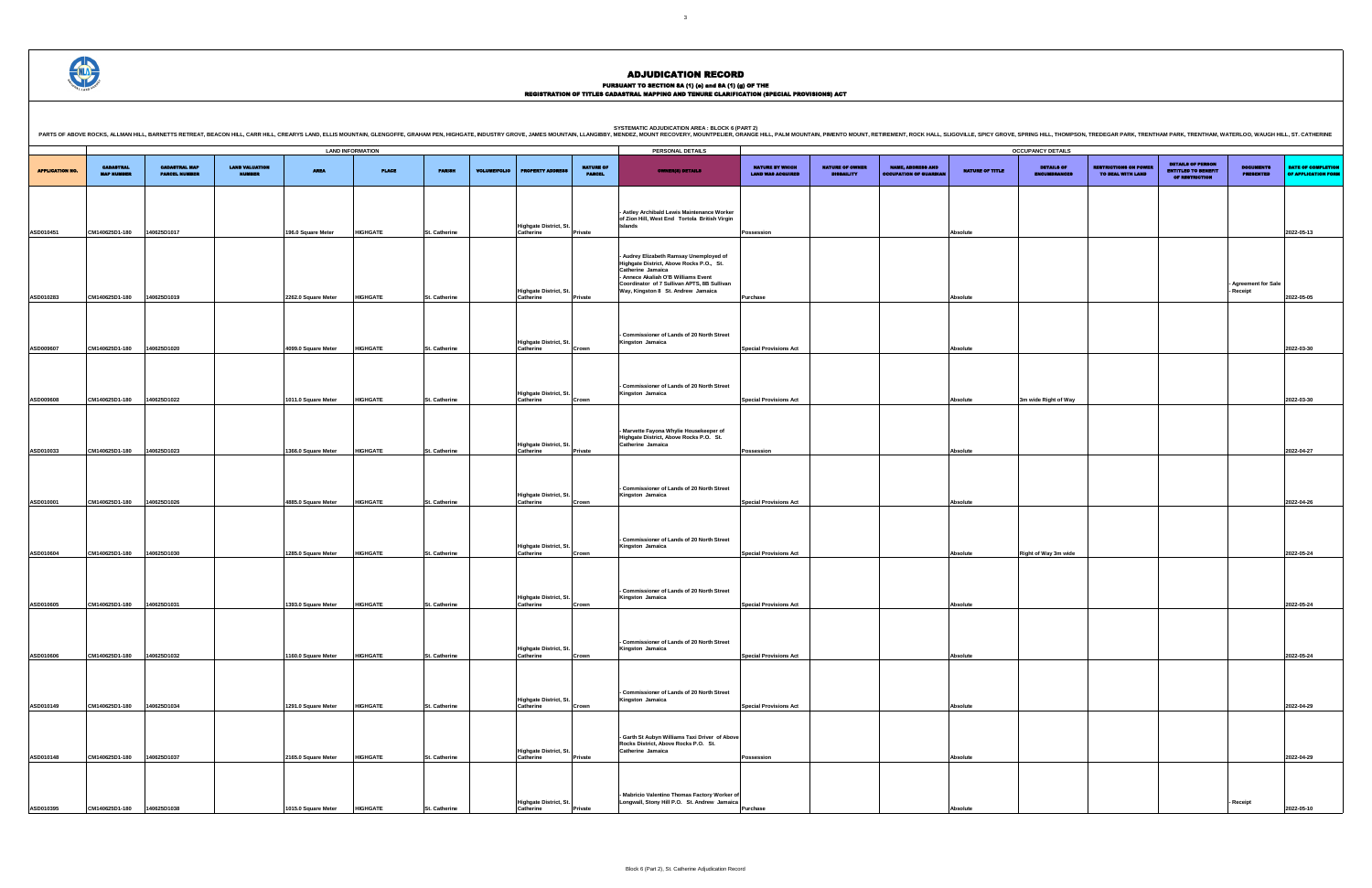## PURSUANT TO SECTION 8A (1) (e) and 8A (1) (g) OF THE<br>REGISTRATION OF TITLES CADASTRAL MAPPING AND TENURE CLARIFICATION (SPECIAL PROVISIONS) ACT

DETAILS OF ENCUMBRANCES RESTRICTIONS ON POWER TO DEAL WITH LAND DETAILS OF PERSON ENTITLED TO BENEFIT OF RESTRICTION DOCUMENTS PRESENTED DATE OF COMPLETION OF APPLICATION FORM **Special Provisions Act Absolute 2022-05-24 Possession Absolute 2022-05-12 Possession Absolute 2022-05-09 Possession Qualified 2022-04-29 Special Provisions Act Absolute 2022-04-29 Possession Qualified 2022-03-23 Possession Absolute 2022-05-05 Possession Qualified 2022-04-21 Special Provisions Act Absolute 2022-04-20 Special Provisions Act Absolute 2022-05-05 - Last Will and Testament of : Samuel Cole 2022-04-28 Possession Qualified 2022-04-26**

SYSTEMATIC ADJUDICATION AREA : BLOCK 6 (PART 2)<br>PARTS OF ABOVE ROCKS, ALLMAN HILL, BARNETTS RETREAT, BEACON HILL, CARR HILL, CARR HILL, CREARYS LAND, ELLIS MOUNTAIN, GLEIS MOUNTAIN, GLENGOFFE, GRAHAM PEN, HIGHGATE, INDUSTR

| <b>APPLICATION NO.</b> | <b>CADASTRAL</b><br><b>MAP NUMBER</b> | <b>CADASTRAL MAP</b><br><b>PARCEL NUMBER</b> | <b>LAND VALUATION</b><br><b>NUMBER</b> | <b>AREA</b>          | <b>LAND INFORMATION</b><br><b>PLACE</b>    | <b>PARISH</b> | <b>VOLUME/FOLIO</b> | <b>PROPERTY ADDRESS</b>                          | <b>NATURE OF</b><br><b>PARCEL</b> | PERSONAL DETAILS<br><b>OWNER(8) DETAILS</b>                                                                                                                                                                                                                                                                                                   | <b>NATURE BY WHICH</b><br><b>LAND WAS ACQUIRED</b> | <b>NATURE OF OWNER</b><br><b>DISBAILITY</b> | <b>NAME, ADDRESS AND</b><br><b>OCCUPATION OF GUARDIAN</b> | <b>NATURE OF TITLE</b> | <b>OCCUPANCY DETAILS</b><br><b>DETAILS OF</b><br>ENCUMBRANCE |
|------------------------|---------------------------------------|----------------------------------------------|----------------------------------------|----------------------|--------------------------------------------|---------------|---------------------|--------------------------------------------------|-----------------------------------|-----------------------------------------------------------------------------------------------------------------------------------------------------------------------------------------------------------------------------------------------------------------------------------------------------------------------------------------------|----------------------------------------------------|---------------------------------------------|-----------------------------------------------------------|------------------------|--------------------------------------------------------------|
|                        |                                       |                                              |                                        |                      |                                            |               |                     |                                                  |                                   |                                                                                                                                                                                                                                                                                                                                               |                                                    |                                             |                                                           |                        |                                                              |
| ASD010591              | CM140625D1-180                        | 140625D1039                                  |                                        | 675.0 Square Meter   | <b>HIGHGATE</b>                            | St. Catherine |                     | <b>Highgate District, St.</b><br>Catherine       | Crown                             | - Commissioner of Lands of 20 North Street<br>Kingston Jamaica                                                                                                                                                                                                                                                                                | <b>Special Provisions Act</b>                      |                                             |                                                           | Absolute               |                                                              |
|                        |                                       |                                              |                                        |                      |                                            |               |                     |                                                  |                                   |                                                                                                                                                                                                                                                                                                                                               |                                                    |                                             |                                                           |                        |                                                              |
| ASD010432              | CM140625D1-180                        | 140625D1041                                  |                                        | 2066.0 Square Meter  | <b>HIGHGATE</b>                            | St. Catherine |                     | Highgate District, St.<br>Catherine              | Private                           | - Basil Edwards Alias Hevrol Mechanic of<br>Highgate District, Above Rocks P.O. St.<br>Catherine Jamaica                                                                                                                                                                                                                                      | Possession                                         |                                             |                                                           | Absolute               |                                                              |
|                        |                                       |                                              |                                        |                      |                                            |               |                     |                                                  |                                   |                                                                                                                                                                                                                                                                                                                                               |                                                    |                                             |                                                           |                        |                                                              |
|                        |                                       |                                              |                                        |                      |                                            |               |                     | Highgate District, St.                           |                                   | - Melvina Amanda Lewis-Fuller Retired Vendor<br>of Mount Matthews District, Glengoffe P.O. St.<br>Catherine Jamaica                                                                                                                                                                                                                           |                                                    |                                             |                                                           |                        |                                                              |
| ASD010346              | CM140625D1-180                        | 140625D1042                                  |                                        | 746.0 Square Meter   | <b>HIGHGATE</b>                            | St. Catherine |                     | Catherine                                        | Private                           |                                                                                                                                                                                                                                                                                                                                               | Possession                                         |                                             |                                                           | Absolute               |                                                              |
| ASD010121              | CM140625D1-180                        | 140625D1043                                  |                                        | 1930.0 Square Meter  | <b>HIGHGATE</b>                            | St. Catherine |                     | Highgate District, St.<br>Catherine              | Private                           | - Mark Anthony Grant Alias Shine Security<br>Guard of Highgate District, Above Rocks P.O.<br>St. Catherine Jamaica                                                                                                                                                                                                                            | Possession                                         |                                             |                                                           | Qualified              |                                                              |
|                        |                                       |                                              |                                        |                      |                                            |               |                     |                                                  |                                   |                                                                                                                                                                                                                                                                                                                                               |                                                    |                                             |                                                           |                        |                                                              |
| ASD010147              | CM140625D1-180                        | 140625D1045                                  |                                        | 397.0 Square Meter   | <b>HIGHGATE</b>                            | St. Catherine |                     | Highgate District, St.<br>Catherine              | Crown                             | - Commissioner of Lands of 20 North Street<br>Kingston Jamaica                                                                                                                                                                                                                                                                                | <b>Special Provisions Act</b>                      |                                             |                                                           | Absolute               |                                                              |
| ASD009595              | CM140625D1-180                        | 140625D1046                                  |                                        | 2416.0 Square Meter  | <b>HIGHGATE</b>                            | St. Catherine |                     | Highgate District, St.<br>Catherine              | Private                           | - Caroline Brown Housewife of Highgate<br>District, Above Rocks P.O. St. Catherine<br>Jamaica                                                                                                                                                                                                                                                 | Possession                                         |                                             |                                                           | Qualified              |                                                              |
|                        |                                       |                                              |                                        |                      |                                            |               |                     |                                                  |                                   |                                                                                                                                                                                                                                                                                                                                               |                                                    |                                             |                                                           |                        |                                                              |
| ASD010289              | CM140625D2-571                        | 140625D2053                                  |                                        | 2389.0 Square Meter  | <b>HIGHGATE</b>                            | St. Catherine |                     | Highgate District, St.<br>Catherine              | Private                           | - Sydney Lee Retired Carpenter of Above<br>Rocks District, Above Rocks P.O. St.<br>Catherine Jamaica                                                                                                                                                                                                                                          | Possession                                         |                                             |                                                           | Absolute               |                                                              |
|                        |                                       |                                              |                                        |                      |                                            |               |                     | Highgate District, St.                           |                                   | Valarie Elizabeth McCarthy Unemployed of<br>Highgate, Above Rocks P.O St. Catherine<br>Jamaica                                                                                                                                                                                                                                                |                                                    |                                             |                                                           |                        |                                                              |
| ASD009919              | CM140625D2-571                        | 140625D2054                                  |                                        | 14936.0 Square Meter | <b>HIGHGATE</b>                            | St. Catherine |                     | Catherine                                        | Private                           |                                                                                                                                                                                                                                                                                                                                               | Possession                                         |                                             |                                                           | Qualified              |                                                              |
| ASD009881              | CM140625D2-571                        | 140625D2057B                                 |                                        | 1215.0 Square Meter  | <b>HIGHGATE</b>                            | St. Catherine |                     | Highgate District, St.<br>Catherine              | Crown                             | - Commissioner of Lands of 20 North Street<br>Kingston Jamaica                                                                                                                                                                                                                                                                                | <b>Special Provisions Act</b>                      |                                             |                                                           | <b>Absolute</b>        |                                                              |
|                        |                                       |                                              |                                        |                      |                                            |               |                     |                                                  |                                   |                                                                                                                                                                                                                                                                                                                                               |                                                    |                                             |                                                           |                        |                                                              |
| ASD010302              | CM140625D2-571                        | 140625D2058                                  |                                        | 3848.0 Square Meter  | <b>HIGHGATE</b>                            | St. Catherine |                     | Highgate District, St.<br>Catherine              | Crown                             | - Commissioner of Lands of 20 North Street<br>Kingston Jamaica                                                                                                                                                                                                                                                                                | <b>Special Provisions Act</b>                      |                                             |                                                           | Absolute               |                                                              |
|                        |                                       |                                              |                                        |                      |                                            |               |                     |                                                  |                                   |                                                                                                                                                                                                                                                                                                                                               |                                                    |                                             |                                                           |                        |                                                              |
| ASD010058              | CM140625D2-571                        | 140625D2061                                  |                                        | 2799.0 Square Meter  | <b>HIGHGATE</b>                            | St. Catherine |                     | Highgate District, St.<br>Catherine              | Private                           | <b>Fayworth Desmond Cole Construction Worker</b><br>of Parks Road District, Above Rocks P.O. St.<br>Catherine Jamaica                                                                                                                                                                                                                         | Possession                                         |                                             |                                                           | Absolute               |                                                              |
| ASD009989              | CM140626A-343                         | 140626A050                                   |                                        | 3520.0 Square Meter  | ABOVE ROCKS CALLED<br><b>CREARY'S ROAD</b> | St. Catherine |                     | <b>Above Rocks</b><br>District, St.<br>Catherine | Private                           | David Augustas Lamonth Mason of Creary's<br>Road District, Above Rocks P.O. St. Catherine<br>Jamaica<br>- Dexton Cleoni Michael Lamonth Unemployed<br>of Creary's Road District, Above Rocks P.O.<br>St. Catherine Jamaica<br>- Maritta Louise Lamonth Domestic Worker of<br>Creary's Road District, Above Rocks P.O St.<br>Catherine Jamaica | Possession                                         |                                             |                                                           | Qualified              |                                                              |
|                        |                                       |                                              |                                        |                      |                                            |               |                     |                                                  |                                   |                                                                                                                                                                                                                                                                                                                                               |                                                    |                                             |                                                           |                        |                                                              |

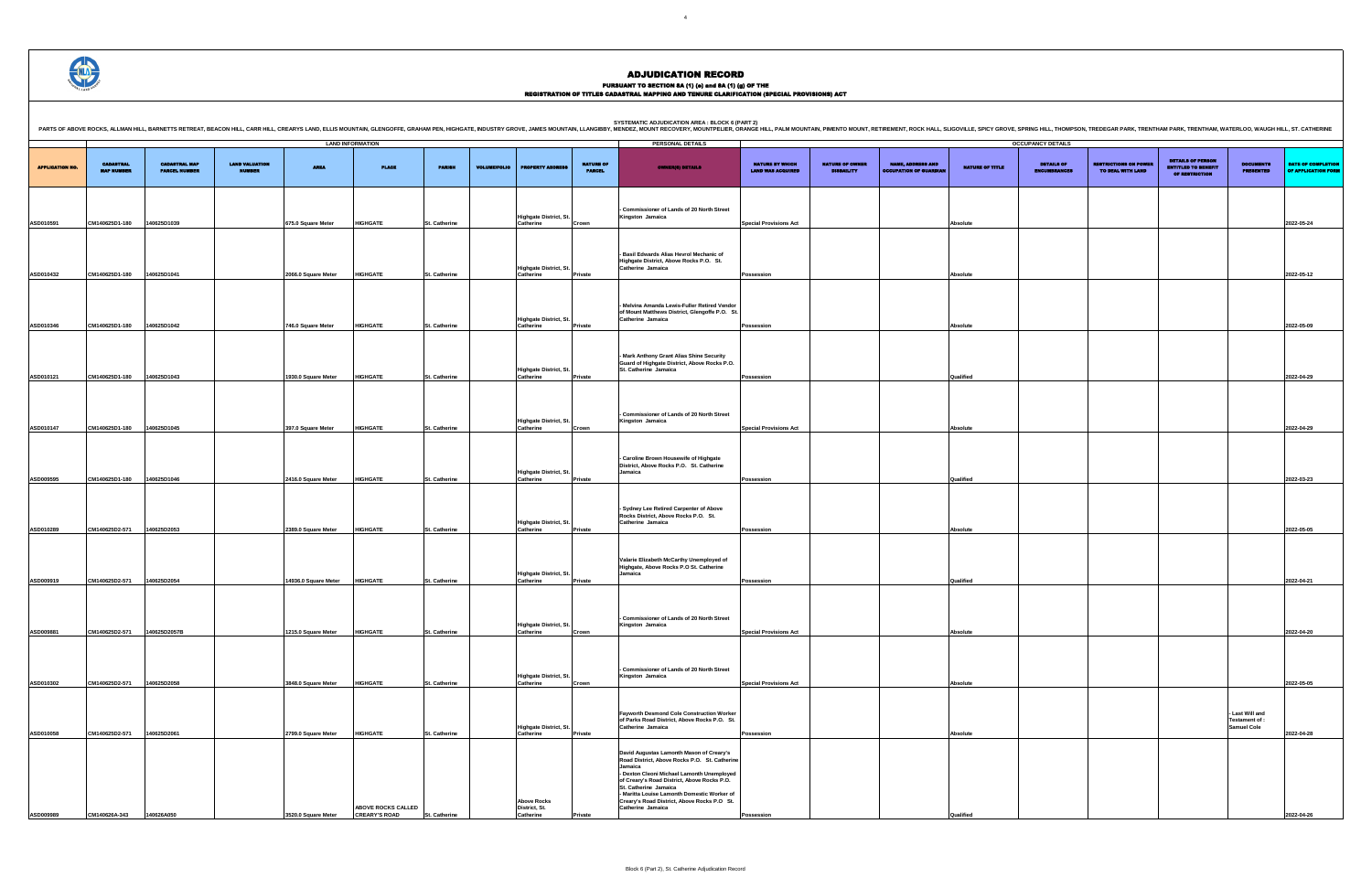## PURSUANT TO SECTION 8A (1) (e) and 8A (1) (g) OF THE<br>REGISTRATION OF TITLES CADASTRAL MAPPING AND TENURE CLARIFICATION (SPECIAL PROVISIONS) ACT

|                        |                                       |                                              |                                        |                                           | <b>LAND INFORMATION</b>                                                                     |                                |                     |                                                               |                                   | PERSONAL DETAILS                                                                                                                                                                                                     |                                                    |                                             |                                                           |                        | <b>OCCUPANCY DETAILS</b>         |
|------------------------|---------------------------------------|----------------------------------------------|----------------------------------------|-------------------------------------------|---------------------------------------------------------------------------------------------|--------------------------------|---------------------|---------------------------------------------------------------|-----------------------------------|----------------------------------------------------------------------------------------------------------------------------------------------------------------------------------------------------------------------|----------------------------------------------------|---------------------------------------------|-----------------------------------------------------------|------------------------|----------------------------------|
| <b>APPLICATION NO.</b> | <b>CADASTRAL</b><br><b>MAP NUMBER</b> | <b>CADASTRAL MAP</b><br><b>PARCEL NUMBER</b> | <b>LAND VALUATION</b><br><b>MUMBER</b> | <b>AREA</b>                               | <b>PLACE</b>                                                                                | <b>PARISH</b>                  | <b>VOLUME/FOLIO</b> | <b>PROPERTY ADDRE</b>                                         | <b>NATURE OF</b><br><b>PARCEL</b> | <b>OWNER(S) DETAILS</b>                                                                                                                                                                                              | <b>NATURE BY WHICH</b><br><b>LAND WAS ACQUIRED</b> | <b>NATURE OF OWNER</b><br><b>DISBAILITY</b> | <b>NAME, ADDRESS AND</b><br><b>OCCUPATION OF GUARDIAN</b> | <b>NATURE OF TITLE</b> | <b>DETAILS OF</b><br>ENCUMBRANCE |
| ASD009976              | CM140626A-343                         | 140626A052                                   |                                        | 2238.0 Square Meter                       | <b>ABOVE ROCKS CALLED</b><br><b>CREARY'S ROAD</b>                                           | St. Catherine                  |                     | <b>Above Rocks</b><br>District, St.<br>Catherine              | Private                           | - Dexton Cleoni Michael Lamonth Unemployed<br>of Creary's Road District, Above Rocks P.O.<br>St. Catherine Jamaica                                                                                                   | Possession                                         |                                             |                                                           | Qualified              |                                  |
| ASD009794              | CM140626A-343                         | 40626A053                                    |                                        | 2593.0 Square Meter                       | <b>ABOVE ROCKS CALLED</b><br><b>CREARY'S ROAD</b>                                           | St. Catherine                  |                     | <b>Above Rocks</b><br>District, St.<br>Catherine              | Private                           | - Jennifer Forbes Cook of Creary's Road<br>District, Above Rocks P.O. St. Catherine<br>Jamaica                                                                                                                       | Possession                                         |                                             |                                                           | Absolute               |                                  |
|                        |                                       |                                              |                                        |                                           | <b>ABOVE ROCKS CALLED</b>                                                                   |                                |                     | <b>Above Rocks</b><br>District, St.                           |                                   | Maritta Louise Lamonth Domestic Worker of<br>Creary's Road District, Above Rocks P.O St.<br>Catherine Jamaica                                                                                                        |                                                    |                                             |                                                           |                        |                                  |
| ASD009598<br>ASD010189 | CM140626A-343<br>CM140626A-343        | 140626A054<br>140626A055                     |                                        | 1302.0 Square Meter<br>829.0 Square Meter | <b>CREARY'S ROAD</b><br>ABOVE ROCKS CALLED<br><b>CREARY'S ROAD</b>                          | St. Catherine<br>St. Catherine |                     | Catherine<br><b>Above Rocks</b><br>District, St.<br>Catherine | Private<br>Private                | - David Augustas Lamonth Mason of Creary's<br>Road District, Above Rocks P.O. St. Catherine<br>Jamaica                                                                                                               | Possession<br>Possession                           |                                             |                                                           | Absolute<br>Absolute   |                                  |
| ASD010427              | CM140626A-343                         | 140626A056                                   |                                        | 3930.0 Square Meter                       | ABOVE ROCKS CALLED<br><b>CREARY'S ROAD</b>                                                  | St. Catherine                  |                     | <b>Above Rocks</b><br>District, St.<br>Catherine              | Private                           | - Olga Mae Harris Receptionist of 21 Windsor<br>Road, Spanish Town P.O. St. Catherine<br>Jamaica                                                                                                                     | Possession                                         |                                             |                                                           | Absolute               |                                  |
| ASD009599              | CM140626A-343                         | 140626A058                                   |                                        | 1014.0 Square Meter                       | ABOVE ROCKS CALLED<br><b>CREARY'S ROAD</b>                                                  | St. Catherine                  |                     | <b>Above Rocks</b><br>District, St.<br>Catherine              | Private                           | - Gladys Griffiths Minister of Religion of<br>Creary's Road District, Above Rocks P.O. St.<br>Catherine Jamaica                                                                                                      | Possession                                         |                                             |                                                           | Absolute               |                                  |
| ASD009605              | CM140626A-343                         | 140626A060                                   |                                        | 1066.0 Square Meter                       | ABOVE ROCKS CALLED<br><b>CREARY'S ROAD</b>                                                  | St. Catherine                  |                     | <b>Above Rocks</b><br>District, St.<br>Catherine              | Private                           | Hubert Leslie Brown Electrician of Above<br>Rocks District, Above Rocks P.O. St.<br>Catherine Jamaica<br>- Maria Madge Palmer-Brown Dressmaker of<br>Above Rocks District, Above Rocks P.O. St.<br>Catherine Jamaica | Possession                                         |                                             |                                                           | Absolute               |                                  |
| ASD010527              | CM140626A-343                         | 140626A061                                   |                                        | 3836.0 Square Meter                       | <b>ABOVE ROCKS CALLED</b><br><b>CREARY'S ROAD</b>                                           | St. Catherine                  |                     | <b>Above Rocks</b><br>District, St.<br>Catherine              | Crown                             | - Commissioner of Lands of 20 North Street<br>Kingston Jamaica                                                                                                                                                       | <b>Special Provisions Act</b>                      |                                             |                                                           | Absolute               |                                  |
| ASD010396              | CM140626A-343                         | 140626A062                                   |                                        | 821.0 Square Meter                        | ABOVE ROCKS CALLED<br><b>CREARY'S ROAD</b>                                                  | St. Catherine                  |                     | <b>Above Rocks</b><br>District, St.<br>Catherine              | Private                           | Olga Mae Harris Receptionist of 21 Windsor<br>Road, Spanish Town P.O. St. Catherine<br>Jamaica                                                                                                                       | Possession                                         |                                             |                                                           | Absolute               |                                  |
| ASD010555              | CM140626C1-387                        | 140626C1001                                  |                                        | 418.0 Square Meter                        | <b>ABOVE ROCKS CALLED</b><br><b>SWEET HOME, CREARYS</b><br><b>LAND AND INDUSTRY</b><br>COVE | St. Catherine                  |                     | <b>Above Rocks</b><br>District, St.<br>Catherine              | Private                           | Aneta Maria Creary Housekeeper of Industry<br>Grove District, Above Rocks P.O. St.<br>Catherine Jamaica                                                                                                              | Possession                                         |                                             |                                                           | Absolute               | <b>One Holding</b>               |
| ASD010550              | CM140626C1-387                        | 140626C1002                                  |                                        | 7955.0 Square Meter                       | <b>ABOVE ROCKS CALLED</b><br><b>SWEET HOME, CREARYS</b><br><b>LAND AND INDUSTRY</b><br>COVE | St. Catherine                  |                     | <b>Above Rocks</b><br>District, St.<br>Catherine              | Private                           | Aneta Maria Creary Housekeeper of Industry<br>Grove District, Above Rocks P.O. St.<br>Catherine Jamaica                                                                                                              | Possession                                         |                                             |                                                           | Absolute               |                                  |
| ASD010106              | CM140626C1-387                        | 140626C1005                                  |                                        | 3125.0 Square Meter                       | ABOVE ROCKS CALLED<br><b>SWEET HOME, CREARYS</b><br><b>LAND AND INDUSTRY</b><br>COVE        | St. Catherine                  |                     | <b>Above Rocks</b><br>District, St.<br>Catherine              | Crown                             | - Commissioner of Lands of 20 North Street<br>Kingston Jamaica                                                                                                                                                       | <b>Special Provisions Act</b>                      |                                             |                                                           | Absolute               |                                  |

DETAILS OF ENCUMBRANCES RESTRICTIONS ON POWER TO DEAL WITH LAND DETAILS OF PERSON ENTITLED TO BENEFIT OF RESTRICTION DOCUMENTS PRESENTED DATE OF COMPLETION e Appli **- Survey Plan Examination No. : 211159 - Surveyors Identification Report 2022-04-26 Possession Absolute 2022-04-14 Possession Absolute 2022-03-23 Possession Absolute 2022-05-02 Possession Absolute 2022-05-12 Possession Absolute 2022-03-23 Possession Absolute 2022-03-23 Special Provisions Act Absolute 2022-05-17 Possession Absolute 2022-05-10 One Holding - Property Tax Receipts 2022-05-19 - Property Tax Receipts 2022-05-19 Special Provisions Act Absolute 2022-04-29**

SYSTEMATIC ADJUDICATION AREA : BLOCK 6 (PART 2)<br>PARTS OF ABOVE ROCKS, ALLMAN HILL, BARNETTS RETREAT, BEACON HILL, CARR HILL, CREARYS LAND, ELLIS MOUNTAIN, GLE<br>PARTS OF ABOVE ROCKS, ALLMAN HILL, BARNETTS RETREAT, BEACON HIL

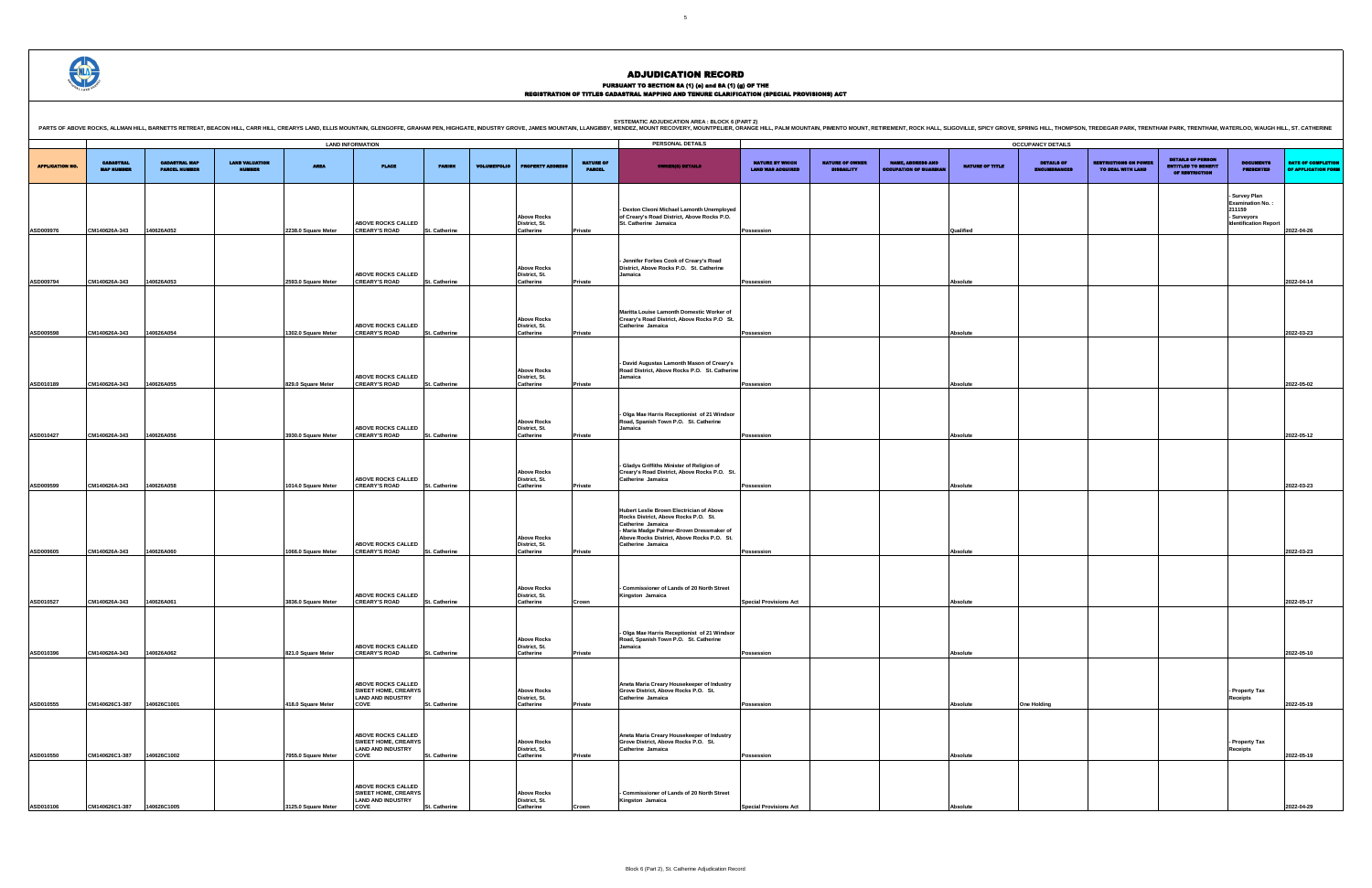## PURSUANT TO SECTION 8A (1) (e) and 8A (1) (g) OF THE<br>REGISTRATION OF TITLES CADASTRAL MAPPING AND TENURE CLARIFICATION (SPECIAL PROVISIONS) ACT

|                        |                                       |                                              |                                        |                     | <b>LAND INFORMATION</b>                                                                     |               |                     |                                                      |                                   | PERSONAL DETAILS                                                                                                                                                                                                                                                                                         |                                                    |                                             |                                                          |                 | <b>OCCUPANCY DETAILS</b>   |                                                   |                                                                                 |                                        |                                           |
|------------------------|---------------------------------------|----------------------------------------------|----------------------------------------|---------------------|---------------------------------------------------------------------------------------------|---------------|---------------------|------------------------------------------------------|-----------------------------------|----------------------------------------------------------------------------------------------------------------------------------------------------------------------------------------------------------------------------------------------------------------------------------------------------------|----------------------------------------------------|---------------------------------------------|----------------------------------------------------------|-----------------|----------------------------|---------------------------------------------------|---------------------------------------------------------------------------------|----------------------------------------|-------------------------------------------|
| <b>APPLICATION NO.</b> | <b>CADASTRAL</b><br><b>MAP NUMBER</b> | <b>CADASTRAL MAP</b><br><b>PARCEL NUMBER</b> | <b>LAND VALUATION</b><br><b>NUMBER</b> | <b>AREA</b>         | PLACE                                                                                       | <b>PARISH</b> | <b>VOLUME/FOLIO</b> | <b>ERTY ADDRES</b>                                   | <b>NATURE OF</b><br><b>PARCEL</b> | <b>OWNER(8) DETAILS</b>                                                                                                                                                                                                                                                                                  | <b>NATURE BY WHICH</b><br><b>LAND WAS ACQUIRED</b> | <b>NATURE OF OWNER</b><br><b>DISBAILITY</b> | <b>NAME, ADDRESS AND</b><br><b>OCCUPATION OF GUARDIA</b> | NATURE OF TITLE | DETAILS OF<br>ENCUMBRANCES | <b>RESTRICTIONS ON POWER</b><br>TO DEAL WITH LAND | <b>DETAILS OF PERSON</b><br><b>ENTITLED TO BENEFIT</b><br><b>OF RESTRICTION</b> | <b>DOCUMENTS</b><br><b>PRESENTED</b>   | DATE OF COMPLETION<br>OF APPLICATION FORM |
| ASD010549              | CM140626C1-387 140626C1007            |                                              |                                        | 1081.0 Square Meter | ABOVE ROCKS CALLED<br><b>SWEET HOME, CREARYS</b><br><b>LAND AND INDUSTRY</b><br>COVE        | St. Catherine |                     | <b>Above Rocks</b><br>District, St.<br>Catherine     | Crown                             | - Commissioner of Lands of 20 North Street<br>Kingston Jamaica                                                                                                                                                                                                                                           | <b>Special Provisions Act</b>                      |                                             |                                                          | <b>Absolute</b> |                            |                                                   |                                                                                 |                                        | 2022-05-19                                |
|                        |                                       |                                              |                                        |                     | ABOVE ROCKS CALLED<br><b>SWEET HOME, CREARYS</b>                                            |               |                     | <b>Above Rocks</b>                                   |                                   | Shane Marriott Watchman of Creary's Road<br>District, Above Rocks P.O. St. Catherine<br>Jamaica<br>- Jean Sylvia Creary Housekeeper of Creary's<br>Road District, Above Rocks P.O. St. Catherine<br>Jamaica<br>- Dane Troy Smith Unemployed of Creary's<br>Road District, Above Rocks P.O. St. Catherine |                                                    |                                             |                                                          |                 |                            |                                                   |                                                                                 |                                        |                                           |
| ASD009802              | CM140626C1-387                        | 140626C1009                                  |                                        | 2497.0 Square Meter | <b>LAND AND INDUSTRY</b><br>COVE                                                            | St. Catherine |                     | Dristrict, St.<br>Catherine                          | Private                           | Jamaica                                                                                                                                                                                                                                                                                                  | Possession                                         |                                             |                                                          | Absolute        |                            |                                                   |                                                                                 |                                        | 2022-04-14                                |
| <b>ASD009578</b>       | CM140626C1-387                        | 140626C1025                                  |                                        | 4776.0 Square Meter | <b>ABOVE ROCKS CALLED</b><br><b>SWEET HOME, CREARYS</b><br><b>LAND AND INDUSTRY</b><br>COVE | St. Catherine |                     | <b>Above Rocks</b><br>District. St.Catherine Private |                                   | - Lincoln Emanuel Henry Farmer of Creary's<br>Road, Above Rocks P.O. St. Catherine<br>Jamaica                                                                                                                                                                                                            | Possession                                         |                                             |                                                          | <b>Absolute</b> |                            |                                                   |                                                                                 |                                        | 2022-03-23                                |
| ASD010053              | CM140626C1-387                        | 140626C1026                                  |                                        | 732.0 Square Meter  | ABOVE ROCKS CALLED<br><b>SWEET HOME, CREARYS</b><br><b>LAND AND INDUSTRY</b><br>COVE        | St. Catherine |                     | <b>Above Rocks</b><br>District, St.<br>Catherine     | Private                           | - Kay Taska Thomas-Griffiths Farmer of 3<br>Highbury Crescent, Morant Bay St. Thomas<br>Jamaica                                                                                                                                                                                                          | Possession                                         |                                             |                                                          | Absolute        |                            |                                                   |                                                                                 |                                        | 2022-04-27                                |
| <b>ASD009807</b>       | CM140626C1-387 140626C1030            |                                              |                                        | 7679.0 Square Meter | <b>ABOVE ROCKS CALLED</b><br><b>SWEET HOME, CREARYS</b><br><b>LAND AND INDUSTRY</b><br>COVE | St. Catherine |                     | <b>Above Rocks</b><br>District, St.<br>Catherine     | Crown                             | - Commissioner of Lands of 20 North Street<br>Kingston Jamaica                                                                                                                                                                                                                                           | <b>Special Provisions Act</b>                      |                                             |                                                          | Absolute        |                            |                                                   |                                                                                 |                                        | 2022-04-14                                |
|                        |                                       |                                              |                                        |                     | ABOVE ROCKS CALLED<br><b>SWEET HOME, CREARYS</b><br><b>LAND AND INDUSTRY</b>                |               |                     | <b>Above Rocks</b><br>District, St.                  |                                   | - Commissioner of Lands of 20 North Street<br>Kingston Jamaica                                                                                                                                                                                                                                           |                                                    |                                             |                                                          |                 |                            |                                                   |                                                                                 |                                        |                                           |
| <b>ASD010122</b>       | CM140626C3-394                        | 140626C3042                                  |                                        | 2294.0 Square Meter | COVE<br>ABOVE ROCKS CALLED<br><b>SWEET HOME, CREARYS</b>                                    | St. Catherine |                     | Catherine<br><b>Above Rocks</b>                      | Crown                             | Dennis Hervin Smith Retired Driver of<br>Creary's Road District, Above Rocks P.O. St.                                                                                                                                                                                                                    | <b>Special Provisions Act</b>                      |                                             |                                                          | Absolute        |                            |                                                   |                                                                                 |                                        | 2022-04-29                                |
| ASD009551              | CM140626C3-394 140626C3043            |                                              |                                        | 3667.0 Square Meter | <b>LAND AND INDUSTRY</b><br>COVE                                                            | St. Catherine |                     | District, St.<br>Catherine                           | Private                           | Catherine Jamaica                                                                                                                                                                                                                                                                                        | Possession                                         |                                             |                                                          | Absolute        |                            |                                                   |                                                                                 |                                        | 2022-03-23                                |
|                        |                                       |                                              |                                        |                     |                                                                                             |               |                     | <b>Above Rocks</b><br>District, St.                  |                                   | - Dawn Isolyn Barnett Domestic Worker of<br>Highgate District, Above Rocks P.O. St.<br>Catherine Jamaica                                                                                                                                                                                                 |                                                    |                                             |                                                          |                 |                            |                                                   |                                                                                 |                                        |                                           |
| ASD010030              | CM140627A-413 140627A035              |                                              |                                        | 675.0 Square Meter  | <b>ABOVE ROCKS</b>                                                                          | St. Catherine |                     | Catherine                                            | <b>Private</b>                    | - Roy Richard Gordon Driver of Highgate                                                                                                                                                                                                                                                                  | Possession                                         |                                             |                                                          | Absolute        |                            |                                                   |                                                                                 |                                        | 2022-04-27                                |
| ASD010402              | CM140627A-413                         | 140627A036                                   |                                        | 1162.0 Square Meter | <b>ABOVE ROCKS</b>                                                                          | St. Catherine |                     | <b>Above Rocks</b><br>District, St.<br>Catherine     |                                   | District, Above Rocks P.O. St. Catherine<br>Jamaica                                                                                                                                                                                                                                                      | Possession                                         |                                             |                                                          | Absolute        |                            |                                                   |                                                                                 | Affidavits/Statutory<br>Declaration(s) | 2022-05-10                                |
|                        |                                       |                                              |                                        |                     |                                                                                             |               |                     | <b>Above Rocks</b><br>District, St.                  | Private                           | - Loxley Asburn Gregory Alias Buck Bus Driver<br>of Highgate District, Above Rocks P.O. St.<br>Catherine Jamaica                                                                                                                                                                                         |                                                    |                                             |                                                          |                 |                            |                                                   |                                                                                 |                                        |                                           |
| ASD010530              | CM140627A-413                         | 140627A037                                   |                                        | 689.0 Square Meter  | <b>ABOVE ROCKS</b>                                                                          | St. Catherine |                     | Catherine<br><b>Above Rocks</b>                      | Private                           | - Loxley Asburn Gregory Alias Buck Bus Driver<br>of Highgate District, Above Rocks P.O. St.                                                                                                                                                                                                              | Possession                                         |                                             |                                                          | Absolute        |                            |                                                   |                                                                                 |                                        | 2022-05-17                                |
| ASD010587              | CM140627A-413                         | 140627A038                                   |                                        | 591.0 Square Meter  | <b>ABOVE ROCKS</b>                                                                          | St. Catherine |                     | District, St.<br>Catherine                           | Private                           | Catherine Jamaica                                                                                                                                                                                                                                                                                        | Possession                                         |                                             |                                                          | Absolute        |                            |                                                   |                                                                                 |                                        | 2022-05-24                                |



### ADJUDICATION RECORD

SYSTEMATIC ADJUDICATION AREA : BLOCK 6 (PART 2)<br>PARTS OF ABOVE ROCKS, ALLMAN HILL, BARNETTS RETREAT, BEACON HILL, CARR HILL, CREARYS LAND, ELLIS MOUNTAIN, GLE<br>PARTS OF ABOVE ROCKS, ALLMAN HILL, BARNETTS RETREAT, BEACON HIL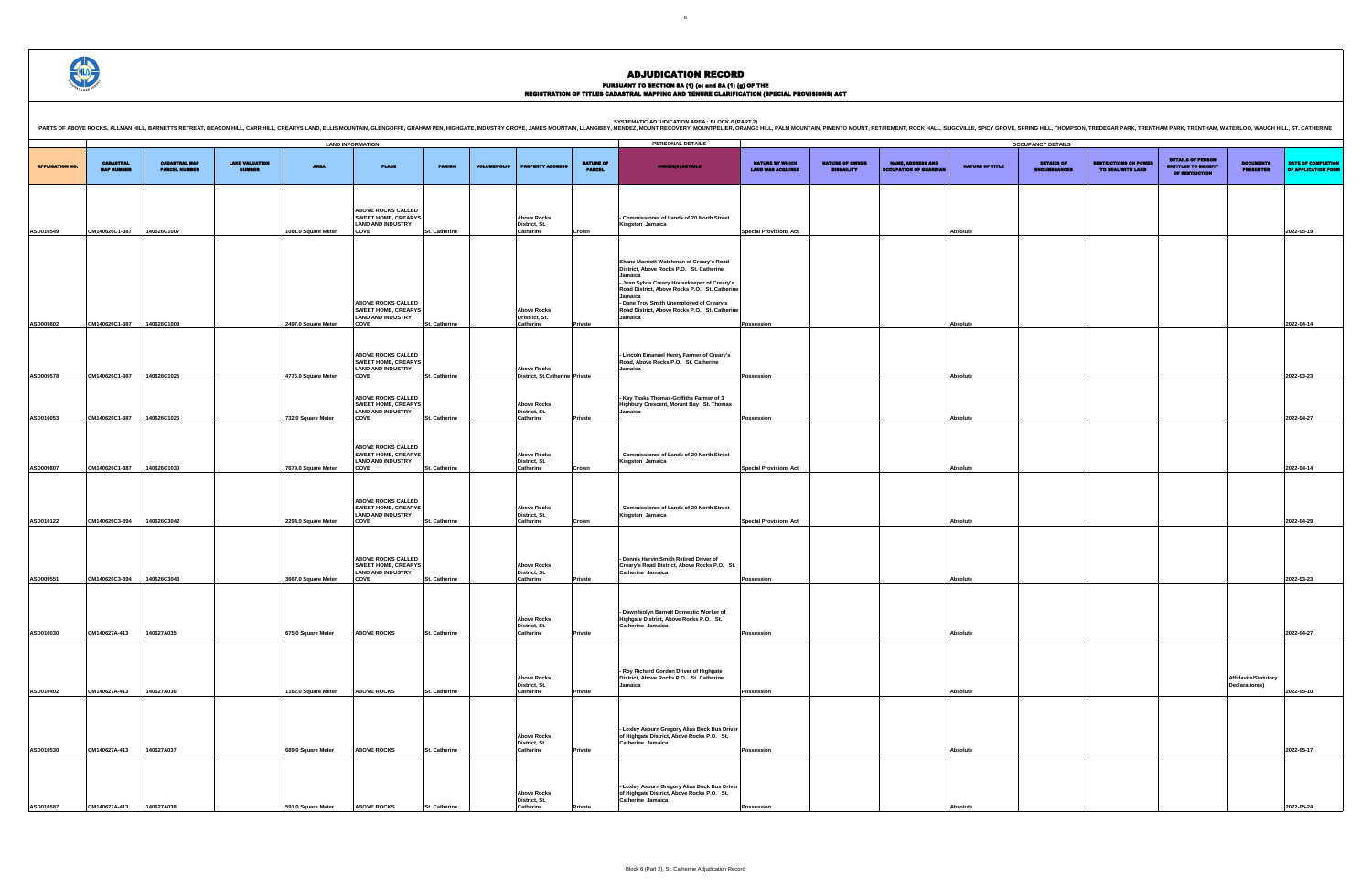PURSUANT TO SECTION 8A (1) (0) and 8A (1) (g) OF THE<br>REGISTRATION OF TITLES CADASTRAL MAPPING AND TENURE CLARIFICATION (SPECIAL PROVISIONS) ACT

|                        |                                       |                                              |                                        |                      |                                                                    |                                      |                                                  |                                   | <b>SYSTEMATIC ADJUDICATION AREA : BLOCK 6 (PART 2)</b><br>PARTS OF ABOVE ROCKS, ALLMAN HILL, BARNETTS RETREAT, BEACON HILL, CARR HILL, CARR HILL, CARR HILL, CARR HILL, CARR HILL, CARR HILL, CARRYS LAND, ELLIS MOUNTAIN, GLENGOFFE, GRAHAM PEN, HIGHGATE, INDUSTRY GROVE, JAMES MOUNTA |                                                    |                                             |                                                         |                        |                                                      |                                                   |                                                                                 |                                      |                                           |
|------------------------|---------------------------------------|----------------------------------------------|----------------------------------------|----------------------|--------------------------------------------------------------------|--------------------------------------|--------------------------------------------------|-----------------------------------|------------------------------------------------------------------------------------------------------------------------------------------------------------------------------------------------------------------------------------------------------------------------------------------|----------------------------------------------------|---------------------------------------------|---------------------------------------------------------|------------------------|------------------------------------------------------|---------------------------------------------------|---------------------------------------------------------------------------------|--------------------------------------|-------------------------------------------|
|                        |                                       |                                              |                                        |                      | <b>LAND INFORMATION</b>                                            |                                      |                                                  |                                   | PERSONAL DETAILS                                                                                                                                                                                                                                                                         |                                                    |                                             |                                                         |                        | <b>OCCUPANCY DETAILS</b>                             |                                                   |                                                                                 |                                      |                                           |
| <b>APPLICATION NO.</b> | <b>CADASTRAL</b><br><b>MAP NUMBER</b> | <b>CADASTRAL MAP</b><br><b>PARCEL NUMBER</b> | <b>LAND VALUATION</b><br><b>NUMBER</b> | <b>AREA</b>          | <b>PLACE</b>                                                       | <b>PARISH</b><br><b>VOLUME/FOLIO</b> | <b>FRETY ADDRE</b>                               | <b>NATURE OF</b><br><b>PARCEL</b> | <b>OWNER(S) DETAILS</b>                                                                                                                                                                                                                                                                  | <b>NATURE BY WHICH</b><br><b>LAND WAS ACQUIRED</b> | <b>NATURE OF OWNER</b><br><b>DISBAILITY</b> | <b>NAME, ADDRESS AND</b><br><b>CCUPATION OF GUARDIA</b> | <b>NATURE OF TITLE</b> | <b>DETAILS OF</b><br><b>MRDAMCES</b><br><b>ENGIN</b> | <b>RESTRICTIONS ON POWER</b><br>TO DEAL WITH LAND | <b>DETAILS OF PERSON</b><br><b>ENTITLED TO BENEFIT</b><br><b>OF RESTRICTION</b> | <b>DOCUMENTS</b><br><b>PRESENTED</b> | DATE OF COMPLETION<br>OF APPLICATION FORM |
|                        |                                       |                                              |                                        |                      |                                                                    |                                      | <b>Above Rocks</b><br>District, St.              |                                   | - Commissioner of Lands of 20 North Street<br>Kingston Jamaica                                                                                                                                                                                                                           |                                                    |                                             |                                                         |                        |                                                      |                                                   |                                                                                 |                                      |                                           |
| ASD010194              | CM140627A-413                         | 140627A039                                   |                                        | 5337.0 Square Meter  | <b>ABOVE ROCKS</b>                                                 | St. Catherine                        | Catherine                                        | Crown                             |                                                                                                                                                                                                                                                                                          | <b>Special Provisions Act</b>                      |                                             |                                                         | Absolute               |                                                      |                                                   |                                                                                 |                                      | 2022-05-03                                |
|                        |                                       |                                              |                                        |                      |                                                                    |                                      | <b>Above Rocks</b>                               |                                   | - Errol Raymond Construction Worker of<br>Creary's Road District, Above Rocks P.O. St.                                                                                                                                                                                                   |                                                    |                                             |                                                         |                        |                                                      |                                                   |                                                                                 |                                      |                                           |
| ASD010582              | CM140627A-413                         | 140627A040                                   |                                        | 1956.0 Square Meter  | <b>ABOVE ROCKS</b>                                                 | St. Catherine                        | District, St.<br>Catherine                       | Private                           | Catherine Jamaica                                                                                                                                                                                                                                                                        | Possession                                         |                                             |                                                         | Qualified              |                                                      |                                                   |                                                                                 |                                      | 2022-05-21                                |
|                        |                                       |                                              |                                        |                      | <b>ABOVE ROCKS NOW</b><br><b>CALLED BARNETTS</b>                   |                                      | <b>Above Rocks</b><br>District, St.              |                                   | Commissioner of Lands of 20 North Street<br>Kingston Jamaica                                                                                                                                                                                                                             |                                                    |                                             |                                                         |                        |                                                      |                                                   |                                                                                 |                                      |                                           |
| ASD009602              | CM140627B1-220                        | 140627B1003                                  |                                        | 5624.0 Square Meter  | <b>RETREAT</b>                                                     | St. Catherine                        | Catherine                                        | Crown                             |                                                                                                                                                                                                                                                                                          | <b>Special Provisions Act</b>                      |                                             |                                                         | <b>Absolute</b>        |                                                      |                                                   |                                                                                 |                                      | 2022-03-23                                |
|                        |                                       |                                              |                                        |                      | <b>ABOVE ROCKS NOW</b><br><b>CALLED BARNETTS</b>                   |                                      | <b>Above Rocks</b><br>District, St.              |                                   | Commissioner of Lands of 20 North Street<br>Kingston Jamaica                                                                                                                                                                                                                             |                                                    |                                             |                                                         |                        |                                                      |                                                   |                                                                                 |                                      |                                           |
| ASD010010              | CM140627B1-220                        | 140627B1004                                  |                                        | 4204.0 Square Meter  | <b>RETREAT</b>                                                     | St. Catherine                        | Catherine                                        | Crown                             |                                                                                                                                                                                                                                                                                          | <b>Special Provisions Act</b>                      |                                             |                                                         | <b>Absolute</b>        |                                                      |                                                   |                                                                                 |                                      | 2022-04-27                                |
|                        |                                       |                                              |                                        |                      | <b>ABOVE ROCKS NOW</b><br><b>CALLED BARNETTS</b>                   |                                      | <b>Above Rocks</b><br>District, St.              |                                   | - Commissioner of Lands of 20 North Street<br>Kingston Jamaica                                                                                                                                                                                                                           |                                                    |                                             |                                                         |                        |                                                      |                                                   |                                                                                 |                                      |                                           |
| ASD010093              | CM140627B1-220                        | 140627B1005                                  |                                        | 964.0 Square Meter   | <b>RETREAT</b>                                                     | St. Catherine                        | Catherine                                        | Crown                             |                                                                                                                                                                                                                                                                                          | <b>Special Provisions Act</b>                      |                                             |                                                         | <b>Absolute</b>        |                                                      |                                                   |                                                                                 |                                      | 2022-04-28                                |
| ASD010057              | CM140627B1-220                        | 140627B1006                                  |                                        | 4829.0 Square Meter  | <b>ABOVE ROCKS NOW</b><br><b>CALLED BARNETTS</b><br><b>RETREAT</b> | St. Catherine                        | <b>Above Rocks</b><br>District, St.<br>Catherine | Crown                             | - Commissioner of Lands of 20 North Street<br>Kingston Jamaica                                                                                                                                                                                                                           | <b>Special Provisions Act</b>                      |                                             |                                                         | <b>Absolute</b>        |                                                      |                                                   |                                                                                 |                                      | 2022-04-28                                |
|                        |                                       |                                              |                                        |                      |                                                                    |                                      |                                                  |                                   |                                                                                                                                                                                                                                                                                          |                                                    |                                             |                                                         |                        |                                                      |                                                   |                                                                                 |                                      |                                           |
| ASD010065              | CM140627B1-220                        | 140627B1007                                  |                                        | 2189.0 Square Meter  | <b>ABOVE ROCKS NOW</b><br><b>CALLED BARNETTS</b><br><b>RETREAT</b> | St. Catherine                        | <b>Above Rocks</b><br>District, St.<br>Catherine | Crown                             | Commissioner of Lands of 20 North Street<br>Kingston Jamaica                                                                                                                                                                                                                             | <b>Special Provisions Act</b>                      |                                             |                                                         | <b>Absolute</b>        |                                                      |                                                   |                                                                                 |                                      | 2022-04-28                                |
|                        |                                       |                                              |                                        |                      |                                                                    |                                      |                                                  |                                   |                                                                                                                                                                                                                                                                                          |                                                    |                                             |                                                         |                        |                                                      |                                                   |                                                                                 |                                      |                                           |
| ASD010423              | CM140627B2-222 140627B2008            |                                              |                                        | 3335.0 Square Meter  | <b>ABOVE ROCKS NOW</b><br><b>CALLED BARNETTS</b><br><b>RETREAT</b> | St. Catherine                        | <b>Above Rocks</b><br>District, St.<br>Catherine | Private                           | Vincent Wesley Barnett Farmer of Barnetts<br>Retreat District, Above Rocks P.O. St.<br>Catherine Jamaica                                                                                                                                                                                 | Possession                                         |                                             |                                                         | <b>Absolute</b>        |                                                      |                                                   |                                                                                 |                                      | 2022-05-12                                |
|                        |                                       |                                              |                                        |                      |                                                                    |                                      |                                                  |                                   |                                                                                                                                                                                                                                                                                          |                                                    |                                             |                                                         |                        |                                                      |                                                   |                                                                                 |                                      |                                           |
| ASD010344              | CM140627B2-222                        | 140627B2009                                  |                                        | 20673.0 Square Meter | <b>ABOVE ROCKS NOW</b><br>CALLED BARNETTS<br><b>RETREAT</b>        | St. Catherine                        | <b>Above Rocks</b><br>District, St.<br>Catherine | Crown                             | <b>Commissioner of Lands of 20 North Street</b><br>Kingston Jamaica                                                                                                                                                                                                                      | <b>Special Provisions Act</b>                      |                                             |                                                         | <b>Absolute</b>        |                                                      |                                                   |                                                                                 |                                      | 2022-05-07                                |
|                        |                                       |                                              |                                        |                      | <b>ABOVE ROCKS NOW</b>                                             |                                      | <b>Above Rocks</b>                               |                                   | - Makeba Aneta Trott Tutorial Assistant of<br>Waugh Hill District, Rock Hall P.A. St.                                                                                                                                                                                                    |                                                    |                                             |                                                         |                        |                                                      |                                                   |                                                                                 |                                      |                                           |
| ASD010096              | CM140627B2-222 140627B2013            |                                              |                                        | 2517.0 Square Meter  | <b>CALLED BARNETTS</b><br><b>RETREAT</b>                           | St. Catherine                        | District, St.<br>Catherine                       | Private                           | Catherine Jamaica                                                                                                                                                                                                                                                                        | Possession                                         |                                             |                                                         | Absolute               |                                                      |                                                   |                                                                                 |                                      | 2022-04-28                                |
|                        |                                       |                                              |                                        |                      | <b>ABOVE ROCKS NOW</b><br><b>CALLED BARNETTS</b>                   |                                      | <b>Above Rocks</b><br>District, St.              |                                   | Jestina Williams Henry Housekeeper of<br>Barnetts Retreat District, Above Rocks P.O.<br>St. Catherine Jamaica                                                                                                                                                                            |                                                    |                                             |                                                         |                        |                                                      |                                                   |                                                                                 |                                      |                                           |
| ASD009636              | CM140627B3-191                        | 140627B3015                                  |                                        | 4117.0 Square Meter  | <b>RETREAT</b>                                                     | St. Catherine                        | Catherine                                        | Private                           |                                                                                                                                                                                                                                                                                          | Possession                                         |                                             |                                                         | <b>Absolute</b>        |                                                      |                                                   |                                                                                 |                                      | 2022-04-02                                |
|                        |                                       |                                              |                                        |                      | <b>ABOVE ROCKS NOW</b><br><b>CALLED BARNETTS</b>                   |                                      | <b>Above Rocks</b><br>District, St.              |                                   | - Leanthy Natalee Brown Accountant of<br>Barnetts Retreat District, Above Rocks P.O.,<br>St. Catherine Jamaica<br>- Sandra Mahalia McLean Higgler of Barnetts<br>Retreat District, Above Rocks P.O., St.<br>Catherine Jamaica                                                            |                                                    |                                             |                                                         |                        |                                                      |                                                   |                                                                                 |                                      |                                           |
| ASD010282              | CM140627B3-191 140627B3016            |                                              |                                        | 3642.0 Square Meter  | <b>RETREAT</b>                                                     | St. Catherine                        | Catherine                                        | Private                           |                                                                                                                                                                                                                                                                                          | Possession                                         |                                             |                                                         | Qualified              |                                                      |                                                   |                                                                                 |                                      | 2022-05-05                                |